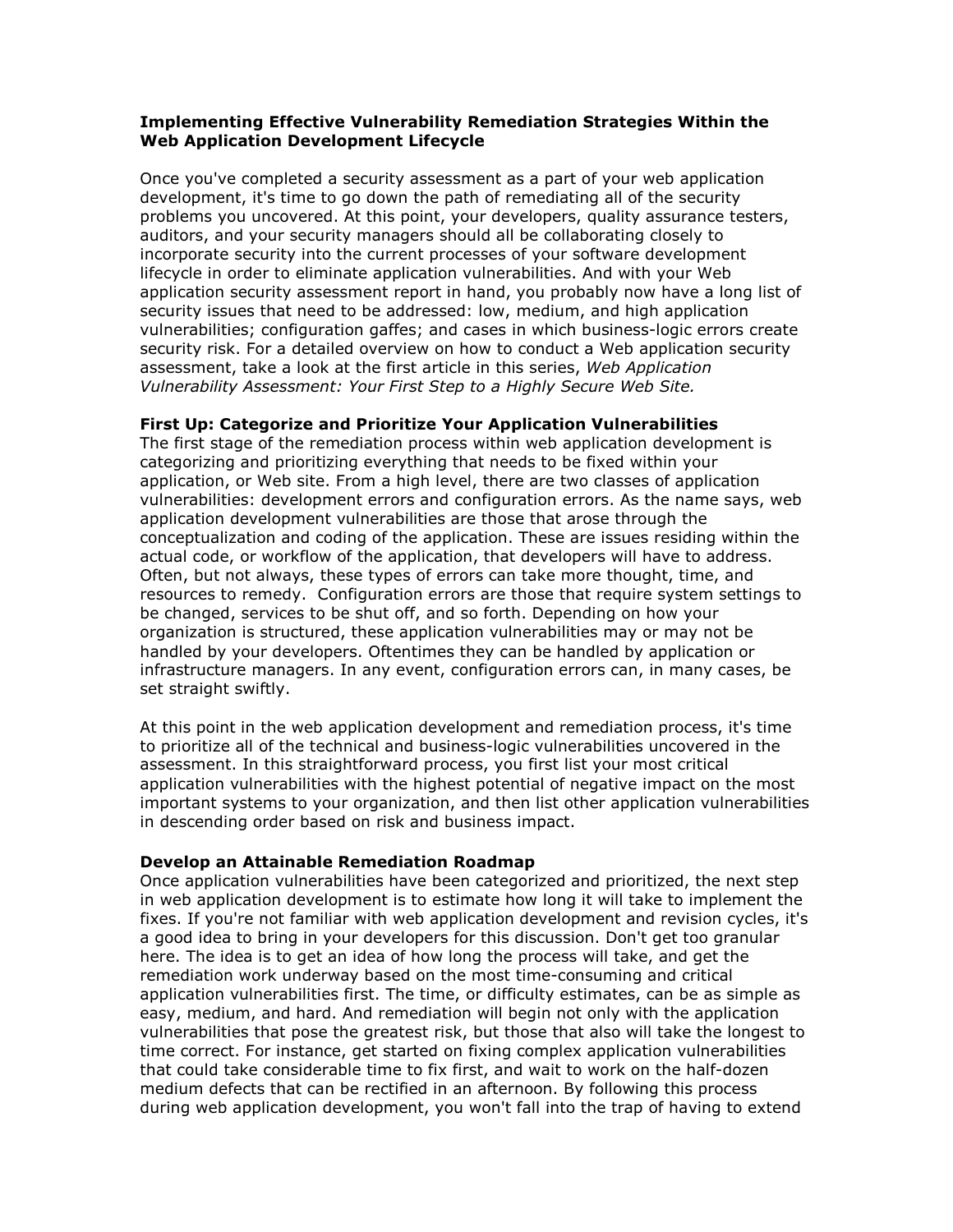development time, or delay an application rollout because it's taken longer than expected to fix all of the security-related flaws.

This process also provides for excellent follow-up for auditors and developers during web application development: you now have an attainable road map to track. And this progression will reduce security holes while making sure development flows smoothly.

It's worth pointing out that that any business-logic problems identified during the assessment need to be carefully considered during the prioritization stage of web application development. Many times, because you're dealing with logic—the way the application actually flows—you want to carefully consider how these application vulnerabilities are to be resolved. What may seem like a simple fix can turn out to be quite complicated. So you'll want to work closely with your developers, security teams, and consultants to develop the best business-logic error correction routine possible, and an accurate estimate of how long it will take to remedy.

In addition, prioritizing and categorizing application vulnerabilities for remediation is an area within web application development in which consultants can play a pivotal role in helping lead your organization down a successful path. Some businesses will find it more cost effective to have a security consultant provide a few hours of advice on how to remedy application vulnerabilities; this advice often shaves hundreds of hours from the remediation process during web application development.

One of the pitfalls you want to avoid when using consultants during web application development, however, is failure to establish proper expectations. While many consultants will provide a list of application vulnerabilities that need to be fixed, they often neglect to provide the information that organizations need on how to remedy the problem. It's important to establish the expectation with your experts, whether in-house or outsourced, to provide details on how to fix security defects. The challenge, however, without the proper detail, education, and guidance, is that the developers who created the vulnerable code during the web application development cycle may not know how to fix the problem. That's why having that application security consultant available to the developers, or one of your security team members, is critical to make sure they're going down the right path. In this way, your web application development timelines are met and security problems are fixed.

### Testing and Validation: Independently Make Sure Application Vulnerabilities Have Been Fixed

When the next phase of the web application development lifecycle is reached, and previously identified application vulnerabilities have (hopefully) been mended by the developers, it's time to verify the posture of the application with a reassessment, or regression testing. For this assessment, it's crucial that the developers aren't the only ones charged with assessing their own code. They already should have completed their verification. This point is worth raising, because many times companies make the mistake of allowing developers to test their own applications during the reassessment stage of the web application development lifecycle. And upon verification of progress, it is often found that the developers not only failed to fix flaws pegged for remediation, but they also have introduced additional application vulnerabilities and numerous other mistakes that needed to be fixed. That's why it's vital that an independent entity, whether an in-house team or an outsourced consultant, review the code to ensure everything has been done right.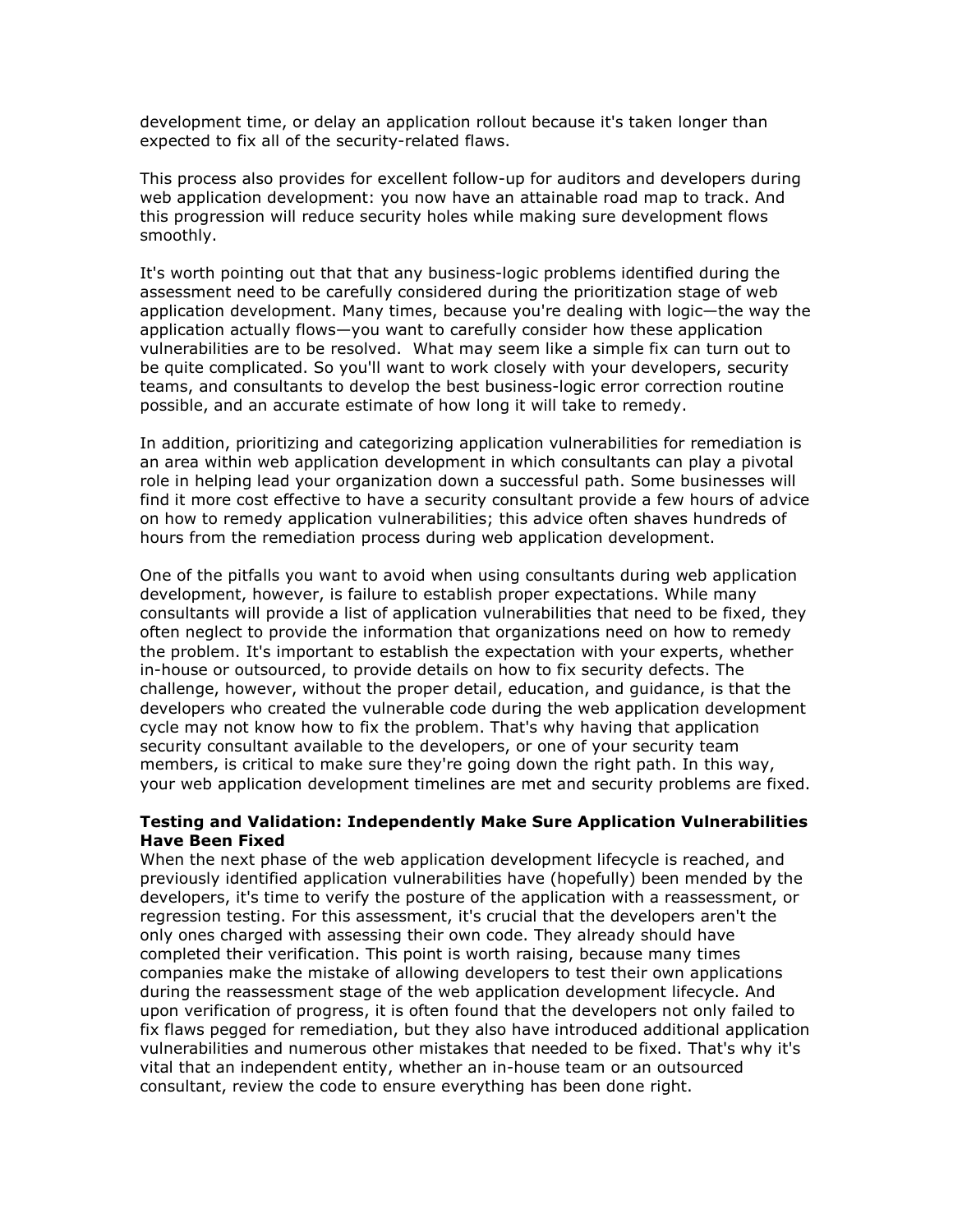### Other Areas of Application Risk Mitigation

While you have full control over accessing your custom applications during web application development, not all application vulnerabilities can be fixed quickly enough to meet immovable deployment deadlines. And discovering a vulnerability that could take weeks to rectify in an application already in production is nervewracking. In situations like these, you won't always have control over reducing your Web application security risks. This is especially true for applications you purchase; there will be application vulnerabilities that go unpatched by the vendor for extended periods of time. Rather than operate at high levels of risk, we recommend that you consider other ways to mitigate your risks. These can include segregating applications from other areas of your network, limiting access as much as possible to the affected application, or changing the configuration of the application, if possible. The idea is to look at the application and your system architecture for other ways to reduce risk while you wait for the fix. You might even consider installing a web application firewall (a specially crafted firewall designed to secure web applications and enforce their security policies) that can provide you a reasonable interim solution. While you can't rely on such firewalls to reduce all of your risks indefinitely, they can provide an adequate shield to buy you time while the web application development team creates a fix.

As you have seen, remedying web application vulnerabilities during the web application development lifecycle requires collaboration among your developers, QA testers, security managers, and application teams. The associated processes can seem laborious, but the fact is that by implementing these processes, you'll costeffectively reduce your risk of application-level attacks. Web application development is complex, and this approach is less expensive than reengineering applications and associated systems after they're deployed into production.

That's why the best approach to web application security is to build security awareness among developers and quality assurance testers, and to instill best practices throughout your Web application development life cycle—from its architecture throughout its life in production. Reaching this level of maturity will be the focus of the next installment, Effective Controls For Attaining Continuous Application Security. The third and final article will provide you with the framework you need to build a development culture that develops and deploys highly secure and available applications—all of the time.

#### About Caleb Sima

Caleb Sima is the co-founder of SPI Dynamics (www.spidynamics.com), a web application security products company. He currently serves as the CTO and director of SPI Labs, SPI Dynamics' R&D security team. Prior to co-founding SPI Dynamics, Caleb was a member of the elite X-Force R&D team at Internet Security Systems, and worked as a security engineer for S1 Corporation. Caleb is a regular speaker and press resource on web application security testing methods and is a co-author of the book titled, Hacking Exposed Web Applications: Web Security Secrets & Solutions, Second Edition.

# About Vincent Liu

Vincent Liu, CISSP, CCNA, is the managing director at Stach & Liu (www.stachliu.com), a professional services firm providing advanced IT security solutions. Before founding Stach & Liu, Vincent led the Attack & Penetration and Reverse Engineering teams for the Global Security unit at Honeywell International. Vincent is an experienced speaker and has presented his research at conferences